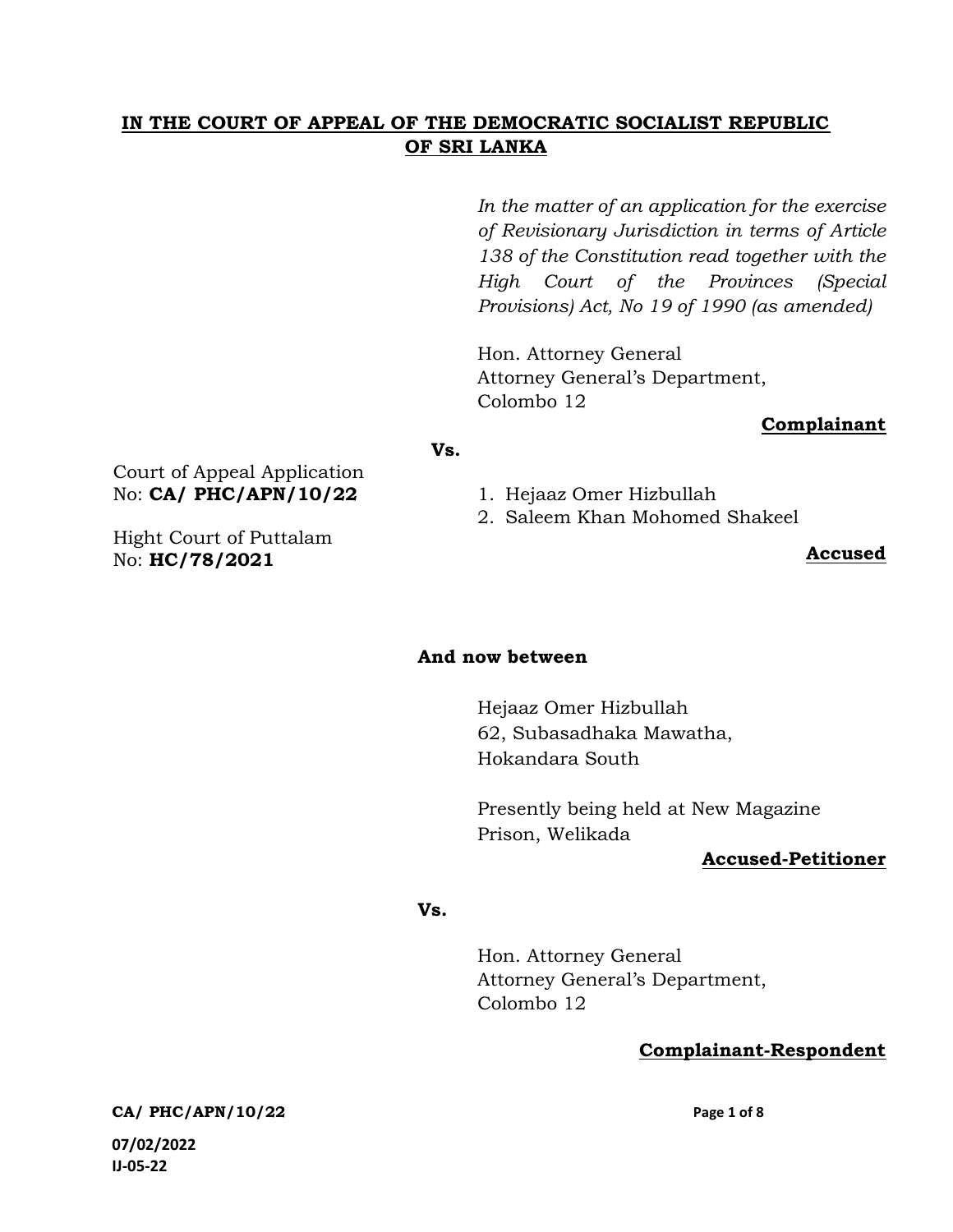| <b>BEFORE</b>  |                      | Menaka Wijesundera J<br>Neil Iddawala J                                                                  |
|----------------|----------------------|----------------------------------------------------------------------------------------------------------|
| <b>COUNSEL</b> | $\ddot{\phantom{0}}$ | Romesh de Silva PC with Niran Anktel for<br>the Petitioner                                               |
|                |                      | Rohantha Abeysuriya PC Additional Solicitor<br>General with Lakmini Girihagama SC for the<br>respondent. |
| Supported on   |                      | 02.02.2022                                                                                               |
| Decided on     |                      | 07.02.2022                                                                                               |

## Iddawala – J

This is a revision application filed on 31.01.2022 by the 1st accused petitioner (hereinafter referred to as the petitioner) in the High Court of Puttalam Case No HC 78/2021. Petitioner impugns the Order dated 28.01.2022 of the same court, which refused to enlarge the petitioner on bail. Aggrieved by the said decision, the petitioner has invoked the jurisdiction of this Court to grant bail and/or release the petitioner from custody subject to any conditions as deemed appropriate by Court of Appeal.

Both parties were represented when the application was supported on 02.02.2022.

The President's Counsel for the petitioner made a comprehensive submission on the application of Section 15 of the Prevention of Terrorism Act (hereinafter referred to as the PTA), contending that the word 'shall' appearing in the Section must be construed as 'directive' rather than 'mandatory'. Parallels were drawn to Fundamental Rights jurisdiction ('shall' used in Article 126(5) is only 'directive'

CA/ PHC/APN/10/22 Page 2 of 8 07/02/2022 IJ-05-22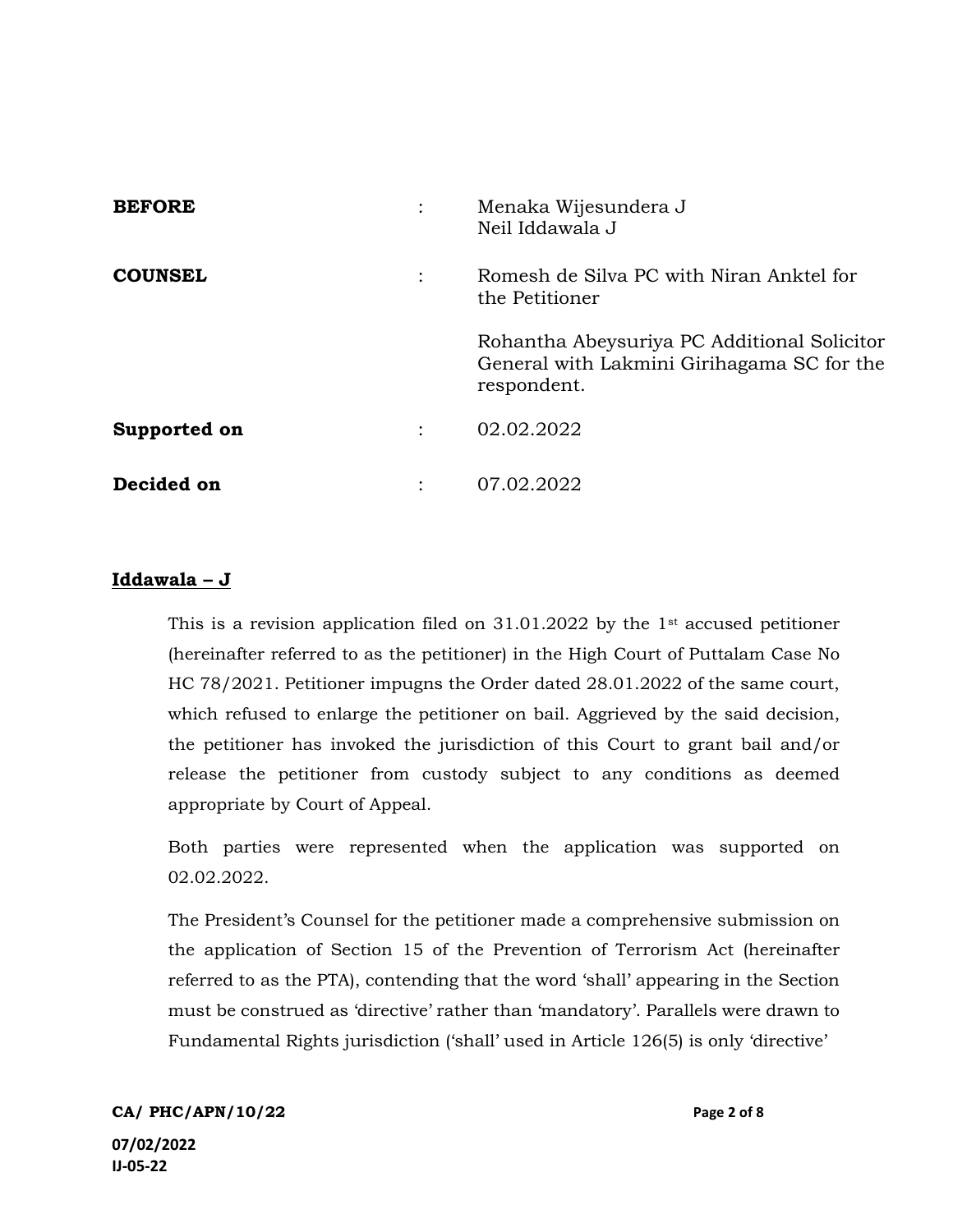and is not/cannot be 'mandatory'). Case law under the Immigrants and Emigrants Act (Thilanga Sumathipala v Inspector General of Police and Others (2004) 1 SLR 210 and Sumanadasa and 205 Others v Attorney General (2006) 3 SLR 202) were also referred to, thereby submitting that the judicial interpretation of the word 'shall' is meant to be 'directive'. In doing so, the learned President's Counsel submitted that the High Court has jurisdiction to grant bail under the PTA and that in any event, by virtue of Articles 138 and 145 of the Constitution and inherent powers, the Court of Appeal is empowered to release the petitioner on bail. It was further contended that as the Attorney General has consented to the petitioner's release on bail, the petitioner need not establish any other grounds in his application.

The Additional Solicitor General (ASG) appearing on behalf of the respondent (the Attorney General) consented to the application, reiterating a previous undertaking by the respondent to the same effect. The learned ASG referred to Section 404 of the Code of Criminal Procedure Act (hereinafter referred to as the CPC ) as empowering the Court of Appeal to grant bail to the petitioner. The power given to the Court of Appeal by Section 404 of the CPC is an appellate power. As enunciated by well-settled law, a prerequisite for applying Section 404 of the CPC is the existence of an order of an original court (Rev Singarayar et al. Vs Attorney General Srikantha's Law Reports 11 page 154; Benwell vs The Attorney General 1988 1 SLR page 1). In the instant application, the learned High Court Judge has refused to grant bail to the petitioner, and such order was in force when the petitioner preferred this application. Thus, the circumstance of this application falls within the ambit of Section 404 of the CPC.

Having briefly set out the submissions by both parties, this Court will now provide the factual background of the instant application.

The petitioner was arrested on 14.04.2020. An indictment against the petitioner and the  $2<sup>nd</sup>$  accused was forwarded by the Attorney General's Department on 12.03.2021, charging both under Section 2(1)(h) of the PTA and Section 3(1) of the International Covenant on Civil and Political Rights Act (hereinafter referred to as the ICCPR). The said indictment was served on the petitioner on 15.07.2021.

CA/ PHC/APN/10/22 Page 3 of 8 07/02/2022

IJ-05-22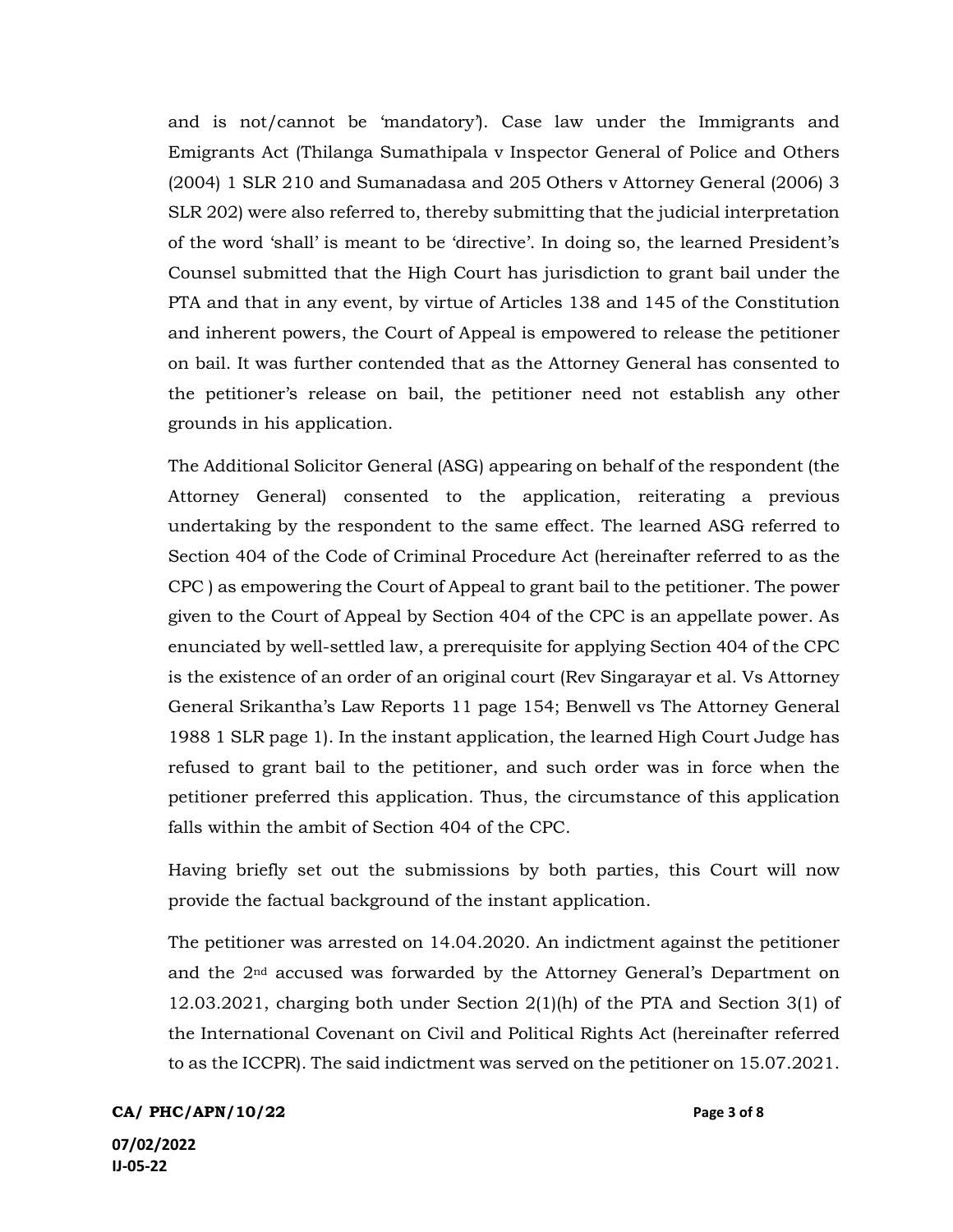On 08.10.2021 counsel for the petitioner and the 2nd accused made an application for bail which the High Court of Puttalam refused by order dated 19.11.2021. Against such an order, the petitioner filed revision application CA/PHC/APN 128/2021. When the matter was taken up for inquiry on 21.01.2022, the Deputy Solicitor General appearing for the respondent made an undertaking that the Attorney General would consent to an application for bail if such application was made in the High Court after day's proceedings on 28.01.2022. On the said date, the learned High Court Judge delivered an order refusing to enlarge the petitioner and  $2<sup>nd</sup>$  accused on bail by relying on the precedent set by Nithyanathan and Others v Attorney General 1983 2 SLR 251. However, the facts and circumstances of the above case and the present application are not similar. Aggrieved by the said order, the present application has been preferred.

Hence, the primary contention to be dealt with by this Court is whether the petitioner could be enlarged on bail.

The Constitution of Sri Lanka has endowed wide powers of revision to the Court of Appeal. Article 145 is an explicit recognition of such power which provides that the:

"The Court of Appeal may, ex mero motu or on any application made, call for, inspect and examine any record of any Court of Frist Instance and in the exercise of its revisionary powers may make any order thereon as the interests of justice may require."

As such, it is pertinent to examine whether the circumstance of the present application falls within the ambit of 'interest of justice'. In evaluating the same, three unique circumstances of the present case may be referred to:

1. The petitioner has been incarcerated for close to 2 years. The charges levelled against him, if proven beyond a reasonable doubt, would sentence the petitioner to a period of 5 years in the minimum to 10 years maximum, rigorous imprisonment.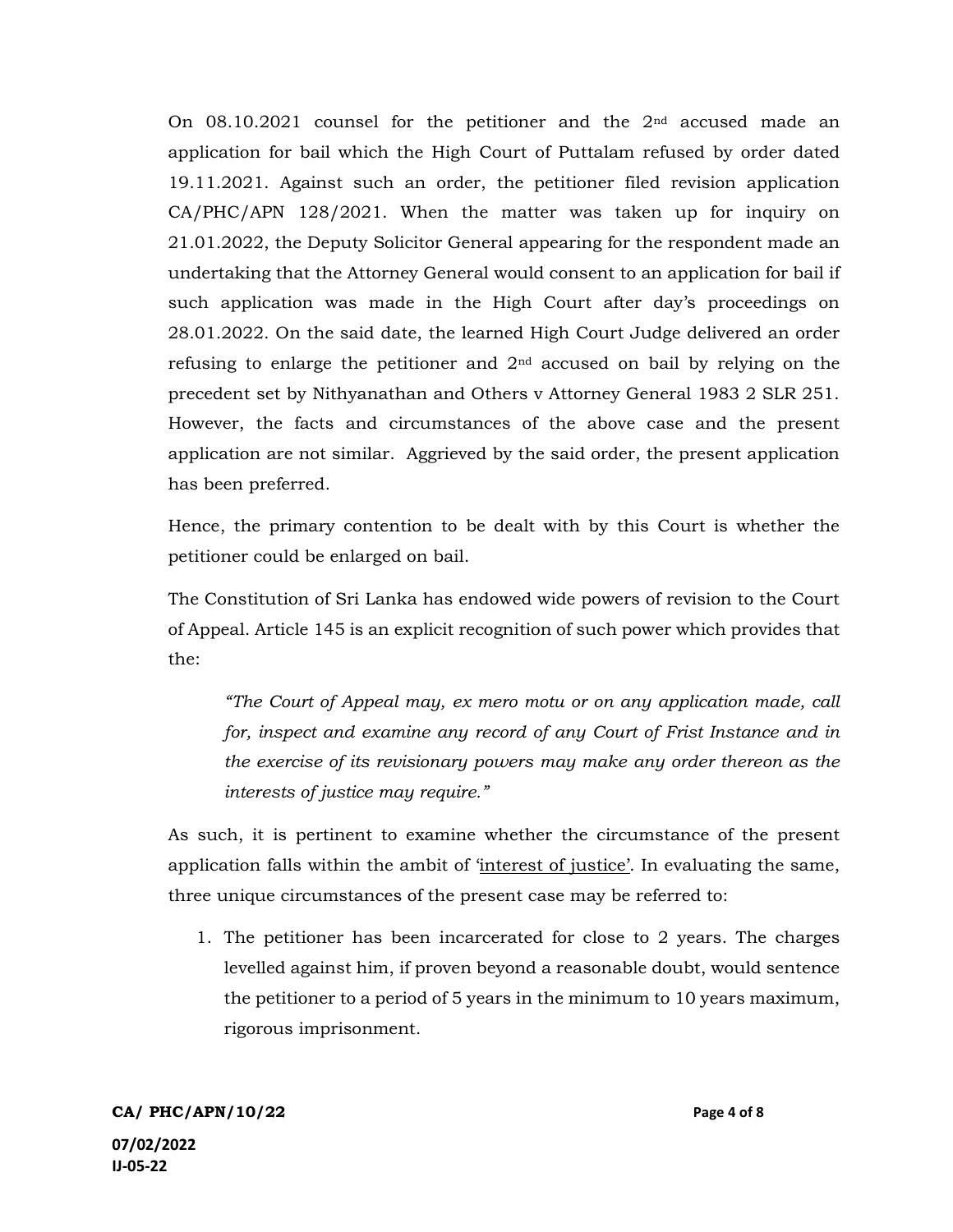- 2. The Attorney General has consented to the petitioner being released on bail by virtue of an unequivocal undertaking.
- 3. No legal provisions are enabling the trial court to grant bail to the petitioner.

In addition to these specific factual circumstances of the instant case, it is pertinent to evaluate whether the Court of Appeal, in exercising its revisionary powers, can consider a bail application when an applicant has been charged under the PTA.

The PTA is the result of a Bill titled "An Act to make temporary provisions for the prevention of acts of terrorism in Sri Lanka, the prevention of unlawful activities of any individual, group of individuals, association, organization or body of persons within Sri Lanka or outside Sri Lanka and for matters connected therewith or incidental thereto" which was referred to the Supreme Court by His Excellency the President in terms of Article 122 (1) (b) of the Constitution ( as an Urgent Bill ). The Supreme Court, in examining the same, observed that the only question which it must decide is whether such Bill requires approval by the People at a Referendum by virtue of the provisions of Article 83 or whether it must comply with paragraph (1) and (2) of Article 82 of the Constitution. (SD No 7 of 1979 P/Parl/13 pronounced on 17.07.1979). In presenting the Bill to Parliament, reference was made to similar legislations from comparative jurisdictions such as Prevention of Terrorism Act No 76 of the United Kingdom and Australian Crime and Inter-National Protected Persons Act of 1976. A careful reading of the corresponding Hansard (in 1979 Volume 5 Columns 1428- 1596) clearly sets out the 'temporary' nature of the statute highlighting in specificity the contextualised enactment of the same. Reference was made to 'terrorism' in the context of separatist ideology perpetuated by the objective to 'establish Eelam' and delineate the intention of passing the legislation to 'completely wipe out' terrorism. The Preamble of the Act, inter alia, states the following:

"………..AND WHEREAS public order in Sri Lanka continues to be endangered by elements or groups of persons or associations that advocate

CA/ PHC/APN/10/22 Page 5 of 8 07/02/2022 IJ-05-22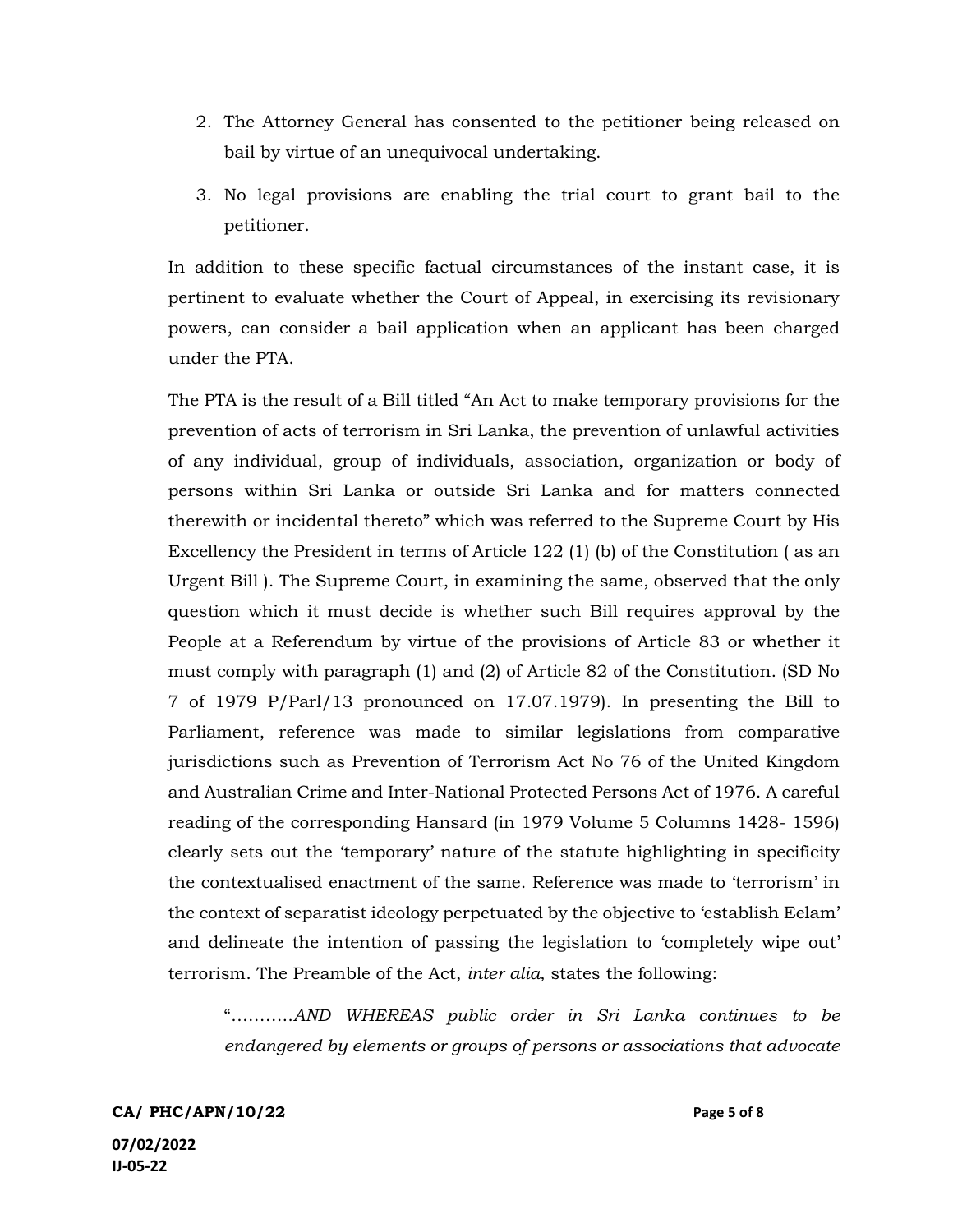the use of force or the commission of crime as means of, or as an aid in, accomplishing governmental change within Sri Lanka, and who have resorted to acts of murder and threats of murder of members of Parliament and of local authorities, police officers, and witnesses to such acts and other law abiding and innocent citizens, as well as commission of other acts of terrorism such as armed robbery, damage to State property and other acts involving actual or threatened, coercion, intimidation and violence;…………."

Since then, four decades have passed, and the PTA has strayed far away from its historical context. The PTA, if in its application and implementation, creates a vicious cycle of abuse, the very purpose of the statute will be defeated. The Preamble of the Act refers to the affirmation that "....... men and institutions remain free only when freedom is founded upon respect for the Rule of Law and that grievances should be redressed by constitutional methods……." (Emphasis added). However, it is alleged that the PTA has been utilised at times to the detriment of personal liberty by its draconian implementation.

In such a context, even the Executive branch of the Government is considering the amendment of the PTA (The Gazette of the Democratic Socialist of Sri Lanka Part II of January 21,2022; Issued on 27.01.2022 and published by the Minister of Foreign Affairs), expressing a willingness to balance the need to eradicate terrorism against personal liberty as enshrined in the Fundamental Rights Chapter of the Constitution.

Ultimately, it is up to the Legislature to ensure that the draconian elements of the law combating terrorism are dispensed with per modern day contexts. Until such time, it is the judiciary's duty to employ existing legal provisions and constitutional powers to interpret the same elements in the interests of justice. His Lordship Justice Sripavan (as he was then) in Thilanga Sumathipala V AG (Supra) held that "where the statute fails to provide a solution or offers a solution that is inconsistent with the basis of natural justice provisions of the Constitution the court is forced to frame a new precedent that will not exhibit these defects". As observed above, the Court of Appeal is empowered to fulfil just that in exercising its revisionary jurisdiction under Article 145 of the Constitution.

CA/ PHC/APN/10/22 Page 6 of 8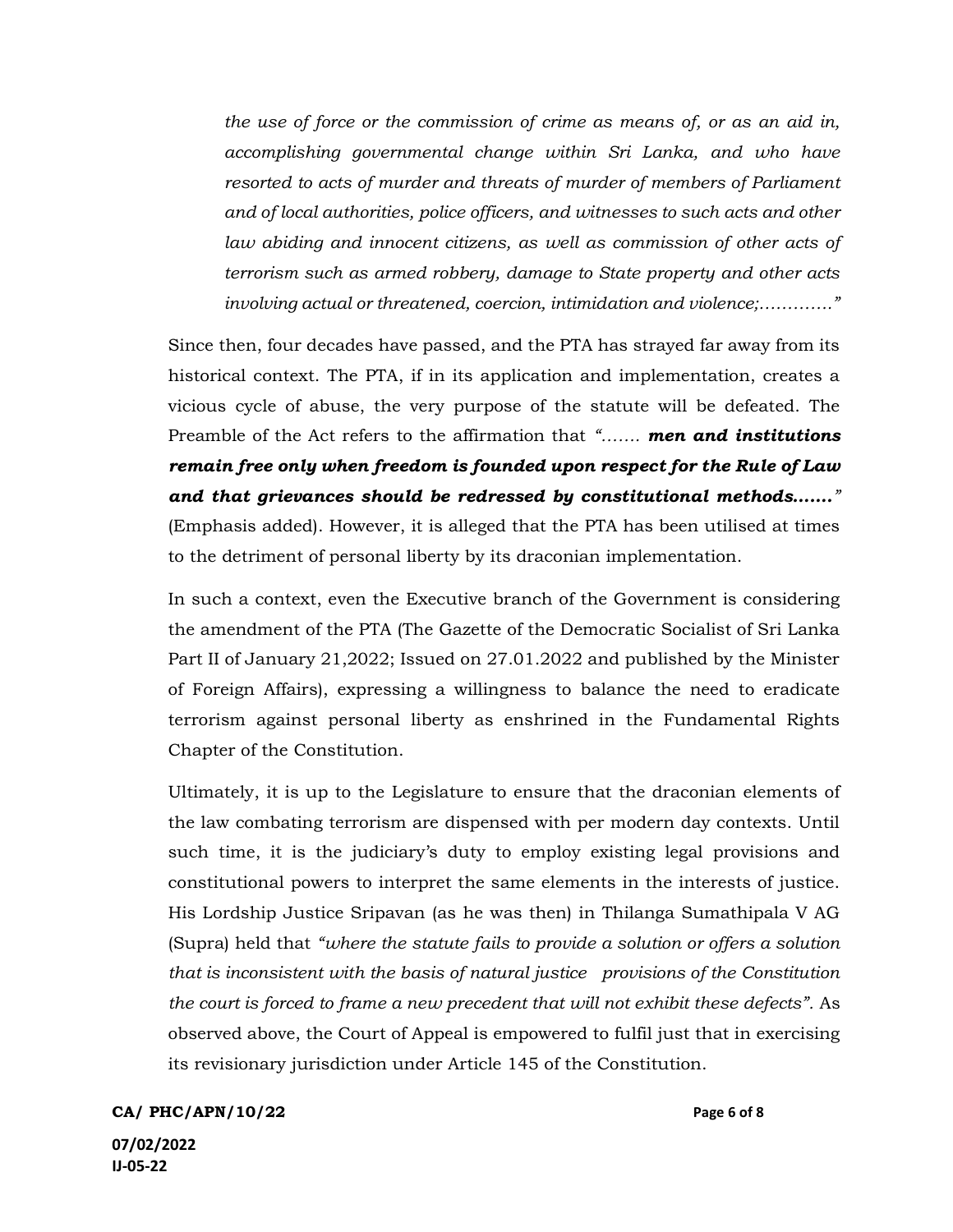As such, Section 15(2) of the PTA which provides that "upon the indictment being received in the High Court against any person in respect of any offence under this Act or any offence to which the provisions of section 23 shall apply, the court shall, in every case, order the remand of such person until the conclusion of the trial" should be construed in a manner that the powers vested with the Court of Appeal is not abrogated. This is in line with the sovereignty of people as enshrined in Article 4 of the Constitution which provides that the judicial power of the people is exercised vis-à-vis the Court. Any attempt to abrogate the powers delineated by the Constitution itself would be tantamount to an interference with the sovereignty of the people.

As such, it is the considered view of this Court that the revisionary powers vested with the Court of Appeal allows the same to consider the grant/refusal of bail for suspects/accused under the PTA.

Having thus examined the jurisdiction vested with this Court to evaluate the present application, the case's specific circumstances as elicited above must be considered.

The primary factor to be considered is the consent given by the Attorney General to release the petitioner on bail. Though inapplicable to the instant application, Proviso to Section 7(1) of the PTA recognises the manner in which the discretion of the Attorney General is given due credit within the scheme of the statute. As decided by a plethora of cases, the discretion of the Attorney General, borne out of careful evaluation, holds credibility and acceptance. Though fettered and liable for challenge, the discretion of the Attorney General in deciding the manner in which suspects/accused are dealt with during the course of a trial cannot be lightly regarded. In the instant application, the Attorney General has consented to the petitioner to be released on bail.

Coupled with the same, the period of incarceration in view of the sentence that may be imposed on the petitioner if convicted, and the legal impediment preventing the petitioner from seeking bail from the trial court, it is the considered view of this Court that the circumstance of the instant application